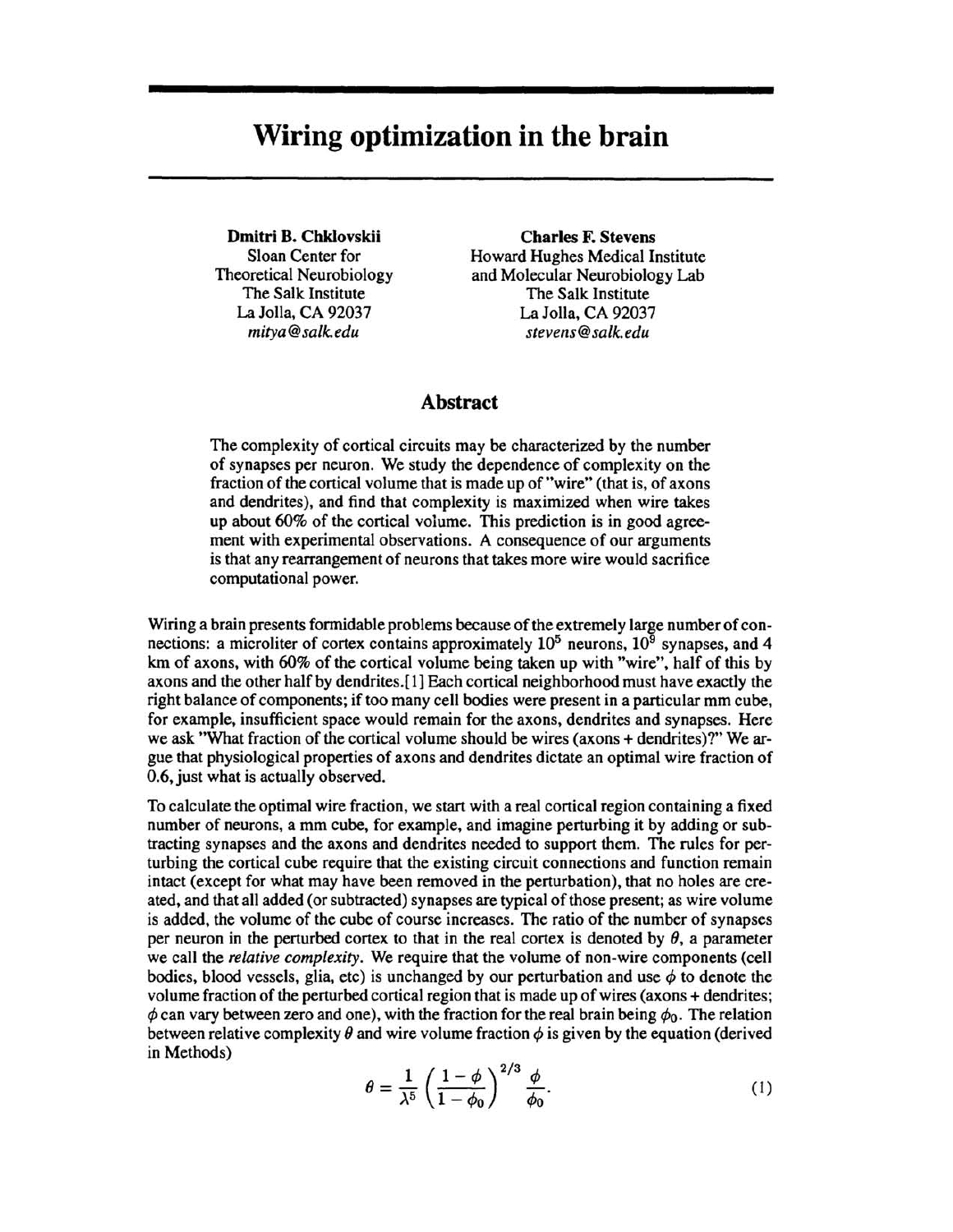

Figure 1: Relative complexity  $(\theta)$  as a function of volume wire fraction  $(\phi)$ . The graphs are calculated from equation (1) for three values of the parameter  $\lambda$  as indicated; this parameter determines the average length of wire associated with a synapse (relative to this length for the real cortex, for which  $(\lambda = 1)$ . Note that as the average length of wire per synapse increases, the maximum possible complexity decreases.

For the following discussion assume that  $\lambda = 1$ ; we return to the meaning of this parameter later. To derive this equation two assumptions are made. First, we suppose that each added synapse requires extra wire equal to the average wire length and volume per synapse in the unperturbed cortex. Second, because adding wire for new synapses increases the brain volume and therefore increases the distance axons and dendrites must travel to maintain the connections they make in the real cortex, all of the dendrite and unmyelinated axon diameters are increased in proportion to the square of their length changes in order to maintain the intersynaptic conduction times[2] and dendrite cable lengths[3] as they are in the actual cortex. If the unmyelinated axon diameters were not increased as the axons become longer, for example, the time for a nerve impulse to propagate from one synapse to the next would be increased and we would violate our rule that the existing circuit and its function be unchanged. We note that the vast majority of cortical axons are unmyelinated.[l] The plot of  $\theta$  as a function of  $\phi$  is parabolic-like (see Figure 1) with a maximum value at  $\phi = 0.6$ , a point at which  $d\theta/d\phi=0$ . This same maximum value is found for any possible value of  $\phi_0$ , the real cortical wire fraction.

Why does complexity reach a maximum value at a particular wire fraction? When wire and synapses are added, a series of consequences can lead to a runaway situation we call the *wiring catastrophe.* If we start with a wire fraction less than 0.6, adding wire increases the cortical volume, increased volume makes longer paths for axons to reach their targets which requires larger diameter wires (to keep conduction delays or cable attenuation constant from one point to another), the larger wire diameters increase cortex volume which means wires must be longer, etc. While the wire fraction  $\phi$  is less than 0.6, increasing complexity is accompanied by finite increases in  $\phi$ . At  $\phi = 0.6$  the rate at which wire fraction increases with complexity becomes infinite  $d\phi/d\theta \to \infty$ ; we have reached the wiring catastrophe. At this point, adding wire becomes impossible without decreasing complexity or making other changes - like decreasing axon diameters - that alter cortical function. The physical cause of the catastrophe is a slow growth of conduction velocity and dendritic cable length with diameter combined with the requirement that the conduction times between synapses (and dendrite cable lengths) be unchanged in the perturbed cortex.

We assumed above that each synapse requires a certain amount of wire, but what if we could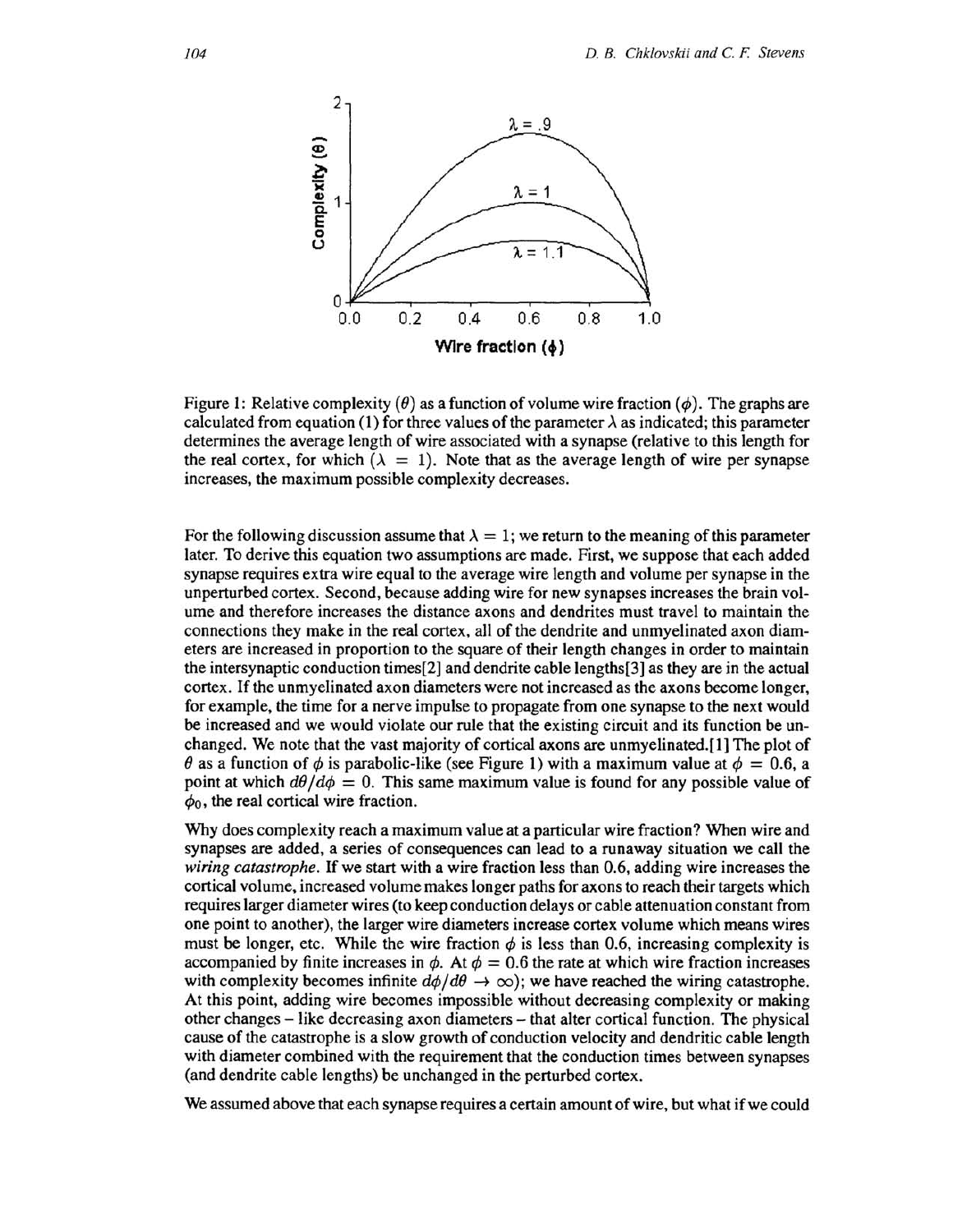add new synapses using the wire already present? We do not know what factors determine the wire volume needed to support a synapse, but if the average amount of wire per synapse could be less (or more) than that in the actual cortex, the maximum wire fraction would still be 0.6. Each curve in Figure 1 corresponds to a different assumed average wire length required for a synapse (determined by  $\lambda$ ), and the maximum always occurs at 0.6 independent of  $\lambda$ . In the following we consider only situations in which  $\lambda$  is fixed.

For a given  $\lambda$ , what complexity should we expect for the actual cortex? Three arguments favor the maximum possible complexity. The greatest complexity gives the largest number of synapses per neuron and this permits more bits of information to be represented per neuron. Also, more synapses per neuron decreases the relative effect caused by the loss or malfunction of a single synapse. Finally, errors in the local wire fraction would minimally affect the local complexity because  $d\theta/d\phi = 0$  at  $\phi = 0.6$ . Thus one can understand why the actual cortex has the wire fraction we identify as optimal. [ 1]

This conclusion that the wire fraction is a maximum in the real cortex has an interesting consequence: components of an actual cortical circuit cannot be rearranged in a way that needs more wire without eliminating synapses or reducing wire diameters. For example, if intermixing the cell bodies of left and right eye cells in primate primary visual cortex (rather than separating them in ocular dominance columns) increased the average length of the wire[4] the existing circuit could not be maintained just by a finite increase in volume. This happens because a greater wire length demanded by the rearrangement of the same circuit would require longer wire per synapse, that is, an increased  $\lambda$ . As can be seen from Figure 1, brains with  $\lambda > 1$  can never achieve the complexity reached at the maximum of the  $\lambda = 1$  curve that corresponds to the actual cortex.

Our observations support the notion that brains are arranged to minimize wire length. This idea, dating back to Cajal[5], has recently been used to explain why retinotopic maps exist[6],[7], why cortical regions are separated, why ocular dominance columns are present in primary visual cortex[4],[8],[9] and why the cortical areas and flat worm ganglia are placed as they are. [ 10-13] We anticipate that maximal complexity/minimal wire length arguments will find further application in relating functional and anatomical properties of brain.

## **Methods**

The volume of the cube of cortex we perturb is  $V$ , the volume of the non-wire portion is *W* (assumed to be constant), the fraction of *V* consisting of wires is  $\phi$ , the total number of synapses is N, the average length of axonal wire associated with each synapse is *s,* and the average axonal wire volume per unit length is  $h$ ; the corresponding values for dendrites are indicated by primes (s' and *h').* The unperturbed value for each variable has a 0 subscript; thus the volume of the cortical cube before it is perturbed is

$$
V_0 = W_0 + N_0(s_0h_0 + s'_0h'_0). \tag{2}
$$

We now define a "virtual" perturbation that we use to explore the extent to which the actual cortical region contains an optimal fraction of wire. If we increase the number of synapses by a factor  $\theta$  and the length of wire associated with each synapse by a factor  $\lambda$ , then the perturbed cortical cube's volume becomes

$$
V_0 = W_0 + \lambda \theta \left( N_0 s_0 h_0 \frac{h}{h_0} + N_0 s'_0 h'_0 \frac{h'}{h'_0} \right) (V/V_0)^{1/3}.
$$
 (3)

This equation allows for the possibility that the average wire diameter has been perturbed and increases the length of all wire segments by the "mean field" quantity  $(V/V_0)^{1/3}$  to take account of the expansion of the cube by the added wire; we require our perturbation disperses the added wire as uniformly as possible throughout the cortical cube.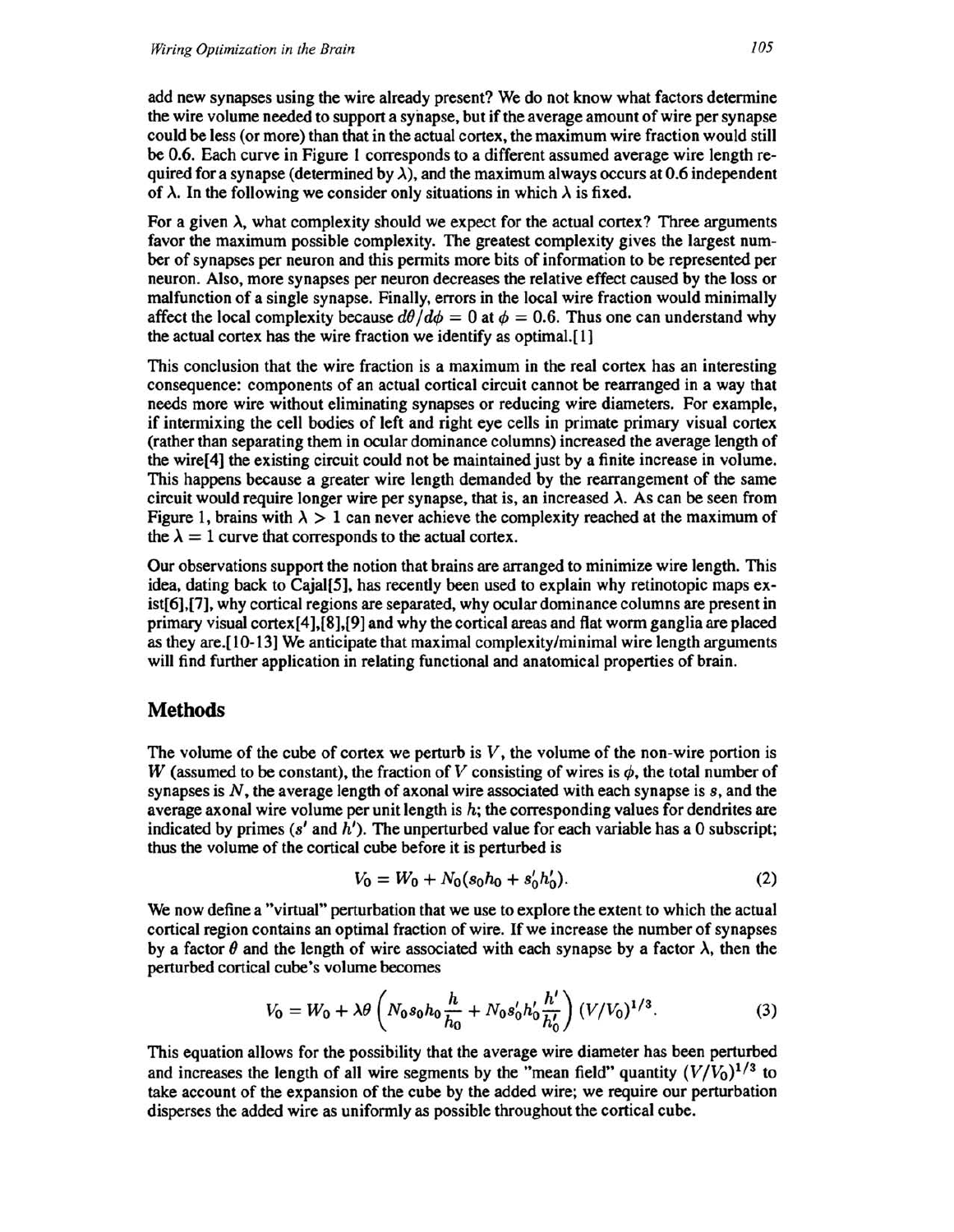To simplify this relation we must eliminate  $h/h_0$  and  $h'/h'_0$ ; we consider these terms in turn. When we perturb the brain we require that the average conduction time  $(s/u,$  where  $u$  is the conduction velocity) from one synapse to the next be unchanged so that  $s/u = s_0/u_0$ , or

$$
\frac{u}{u_0} = \frac{s}{s_0} = \frac{\lambda s_0 (V/V_0)^{1/3}}{s_0} = \lambda (V/V_0)^{1/3}.
$$
 (4)

Because axon diameter is proportional to the square of conduction velocity  $u$  and the axon volume per unit length h is proportional to diameter squared, h is proportional to  $u<sup>4</sup>$  and the ratio  $h/h_0$  can be written as

$$
\frac{h}{h_0} = \left(\frac{u}{u_0}\right)^4 = \frac{s}{s_0} = \lambda^4 (V/V_0)^{4/3}.
$$
 (5)

For dendrites, we require that their length from one synapse to the next in units of the cable length constant be unchanged by the perturbation. The dendritic length constant is proportional to the square root of the dendritic diameter *d*, so  $s/\sqrt{d} = s_0/\sqrt{d_0}$  or

$$
\frac{d}{d_0} = \left(\frac{s'}{s'_0}\right)^2 = \left(\lambda (V/V_0)^{1/3}\right)^2 = \lambda^2 (V/V_0)^{2/3}.\tag{6}
$$

Because dendritic volumes per unit length  $(h$  and  $h')$  vary as the square of the diameters, we have that

$$
\frac{h'}{h'_0} = \left(\frac{d}{d_0}\right)^2 = \lambda^4 \left(V/V_0\right)^{4/3}.
$$
 (7)

The equation (2) can thus be rewritten as

$$
V = W_0 + N_0 (s_0 h_0 + s'_0 h'_0) \theta \lambda^5 (V/V_0)^{5/3}.
$$
 (8)

Divide this equation by  $V_0$ , define  $v = V/V_0$ , and recognize that  $W_0/V_0 = (1 - \phi_0)$  and that  $\phi_0 = N_0 (s_0 h_0 + s'_0 h'_0) / V_0$ ; the result is

$$
\nu = (1 - \phi_0) + \theta \lambda^5 \phi_0 \nu^{5/3}.
$$
 (9)

Because the non-wire volume is required not to change with the perturbation, we know that  $W_0 = (1 - \phi_0)V_0 = (1 - \phi)V$  which means that  $\nu = (1 - \phi_0)/(1 - \phi)$ ; substitute this in equation (9) and rearrange to give

$$
\theta = \frac{1}{\lambda^5} \left( \frac{1-\phi}{1-\phi_0} \right)^{2/3} \frac{\phi}{\phi_0}.
$$
 (1)

 $-100$ 

the equation used in the main text.

We have assumed that conduction velocity and the dendritic cable length constant vary exactly with the square root of diameter[2],[ 14] but if the actual power were to deviate slightly from 112 the wire fraction that gives the maximum complexity would also differ slightly from 0.6.

#### **Acknowledgments**

This work was supported by the Howard Hughes Medical Institute and a grant from NIH to C.F.S. D.C. was supported by a Sloan Fellowship in Theoretical Neurobiology.